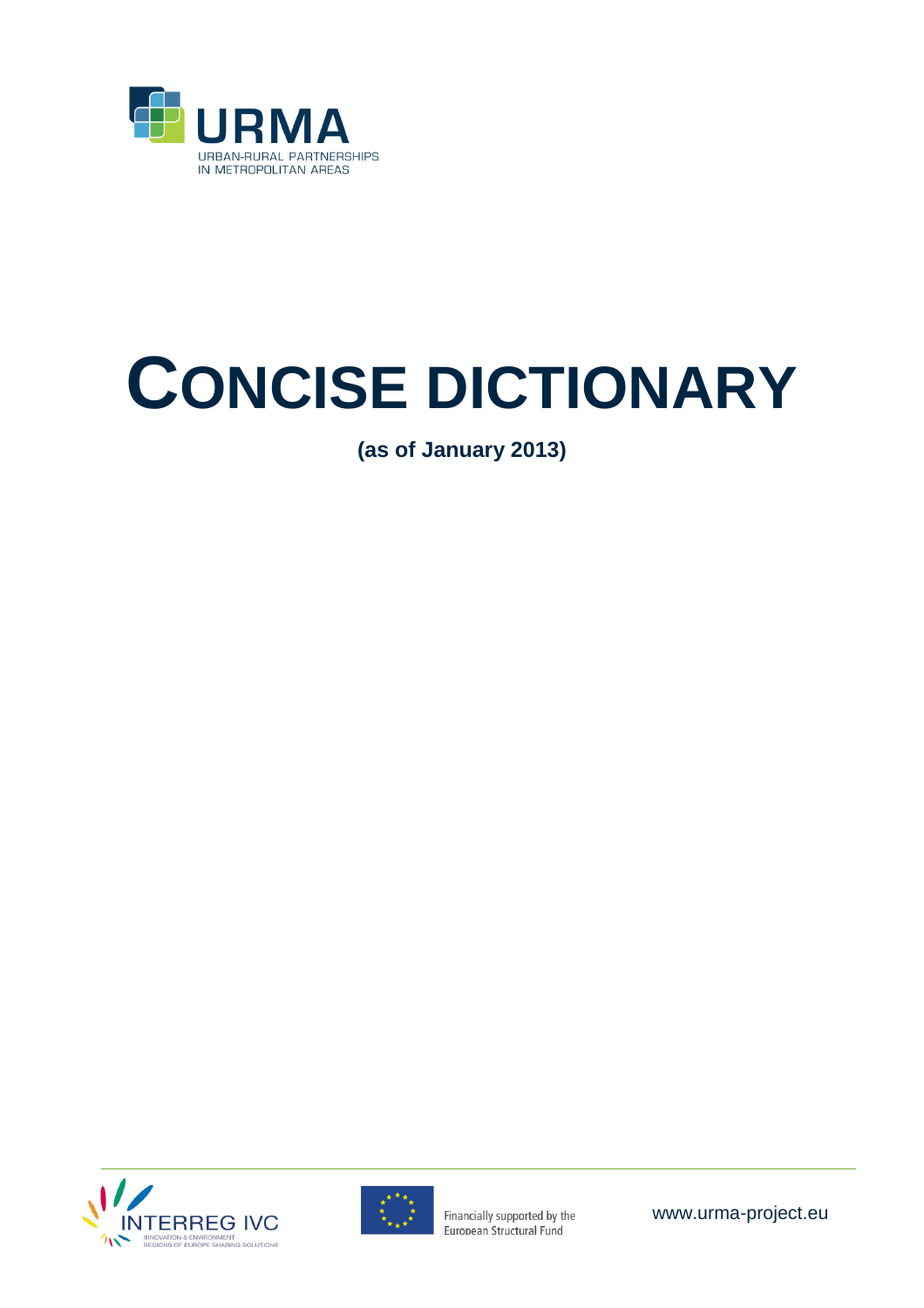

# **Terms in the context of the INTERREG IVC project "URMA"**

| Governance                            | The self-organisation of independent actors involved in complex relations of<br>mutual interdependence, based on continuing dialogue and resource-sharing to<br>develop mutually beneficial joint projects and to manage the dilemmas involved<br>in such situations (Jessop 2002, modified).<br>Metropolitan governance means the competence to take and implement strategic<br>decisions at the metropolitan level, whether by consensus or through statutory<br>powers (METREX b, undated: 4).<br>Territorial governance means an intensive and continuous dialogue between all<br>stakeholders of territorial development: the public sector, the private sector, the<br>scientific community, non-governmental organizations (TAEU 2007: 2, modified). |
|---------------------------------------|-------------------------------------------------------------------------------------------------------------------------------------------------------------------------------------------------------------------------------------------------------------------------------------------------------------------------------------------------------------------------------------------------------------------------------------------------------------------------------------------------------------------------------------------------------------------------------------------------------------------------------------------------------------------------------------------------------------------------------------------------------------|
| <b>Innovation</b>                     | Knowledge transfer based on the creation and dissemination of "novelty", new<br>knowledge, or the introduction of existing knowledge in a new way (cf. Cooke:<br>2001: 33, Lamboy 2005: 1142, modified)                                                                                                                                                                                                                                                                                                                                                                                                                                                                                                                                                     |
| <b>Metropolitan region</b>            | Metropolitan region is characterised of:<br>• one or several core cities<br>· less intensive urban/rural relationships<br>• complementarity of functions (urban services/rural resources)<br>• the foundation is socio-economic solidarity, the use of rural resource and<br>development for mutual benefit<br>(METREX c, undated: 9)                                                                                                                                                                                                                                                                                                                                                                                                                       |
| Peri-urban areas                      | Areas in some form of transition from strictly rural to urban. These areas often<br>form the immediate urban-rural interface and may eventually evolve into being<br>fully urban. Peri-urban areas are places where people are key components: they<br>are lived-in environments. The majority of peri-urban areas are on the fringe of<br>established urban areas, but they may also be clusters of residential<br>development within rural landscapes. Peri-urban areas are most frequently an<br>output of the process of sub-urbanisation or urban sprawl (CEMAT 2007: 12).                                                                                                                                                                             |
| <b>Regional</b><br>innovation systems | Linkages between external as well as internal sources of knowledge production<br>(universities, research institutions and other organizations and institutions<br>providing government and private innovation services) and firms. The relations<br>are conditioned by trust, reliability, exchange and cooperative interaction (based<br>on Cooke & Memedovic 2003: 10, Cooke et al. 1997: 490).                                                                                                                                                                                                                                                                                                                                                           |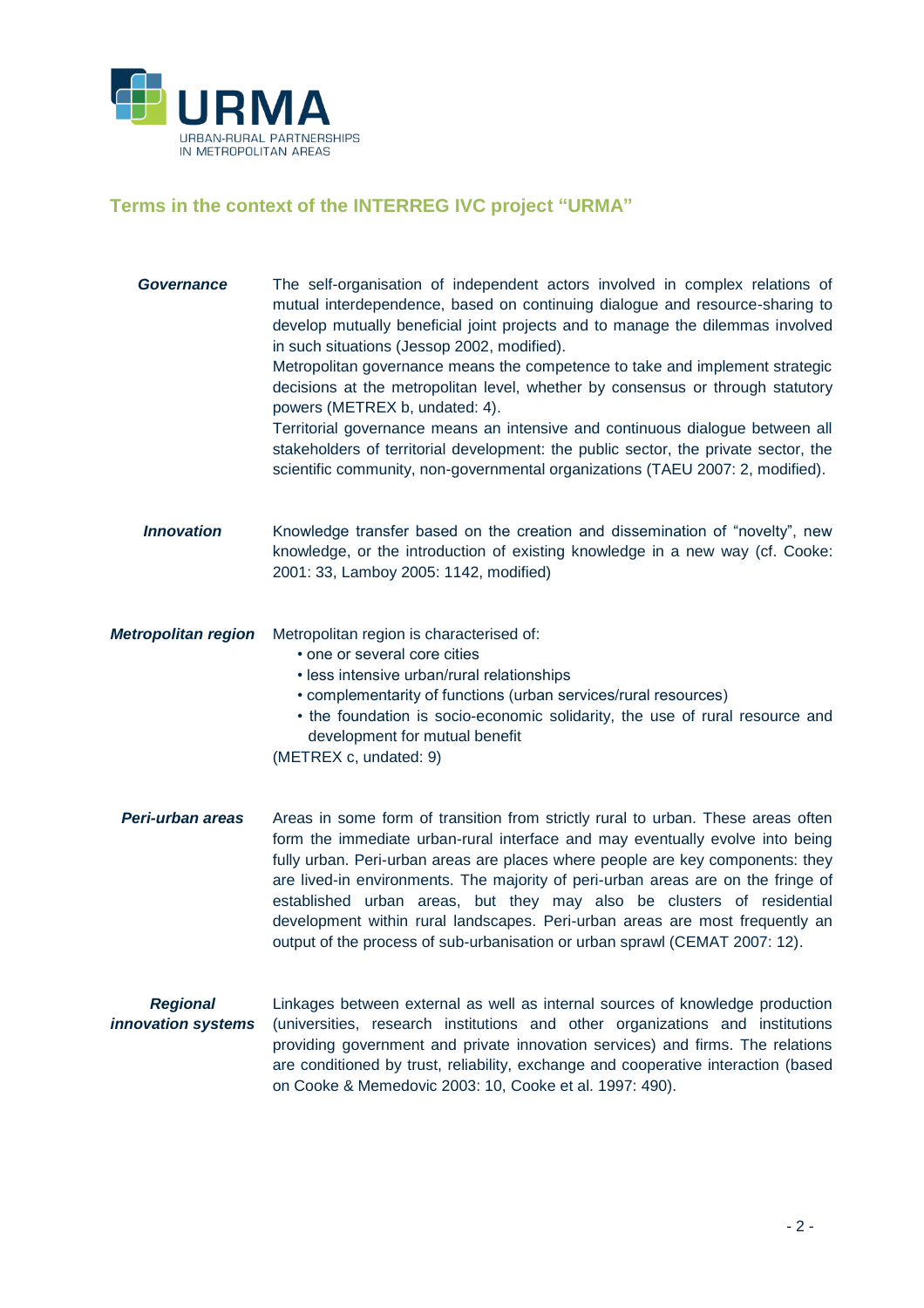

Regional innovation systems are usually based on clusters in biotechnology, information and communication technologies (ICT) or new media.

Clusters can be characterized as a dense network of economic actors, who work together very closely and who have intensive exchange relationships. All economic actors who directly contribute to the dominant production process of a region are partners in this network, including manufacturing companies as well as supply and marketing companies, financial institutions, research institutes and technology transfer agencies, economic associations and unions, training institutions, the regional government and even informal associations (Cooke & Memedovic 2003: 3).

*Regional/ territorial solidarity* Regional solidarity implies that (metropolitan) regions are responsible for local authorities located within their functional area in terms of strengthening their local decision-making structures, potentials and services (e.g. infrastructure, education, business, tourism, health). A centralization of decision-making structures and services at the metropolitan/regional level should be avoided (BBSR 2005: 188, modified).

> Territorial solidarity means securing better living conditions and quality of life with equal opportunities, oriented towards regional and local potentials, irrespective of where people live whether in the European core area or in the periphery (TAEU 2007: 1).

#### *Regional/ territorial/ largescale responsibility*

Responsibility means that strong regions help weaker ones. They should act as a kind of motor and create a climate of friendly responsibility, in which dialogue, learning from each other, and maintaining partnerships on equal terms will lead to large scale cooperation. Therefore, it is important that all regions should realize and connect their potentials and abilities for mutual benefit (based on METREX c, undated: 12).

#### *Rural areas* The OECD (2005, CEC, 2005: 7) definition of rural areas goes back to the regional typology which is based on three criteria:

- 1. The first criterion identifies rural communities according to population density. A community is defined as rural if its population density is below 150 inhabitants per square kilometer in a given NUTS III region.
- 2. The second criterion classifies regions according to the percentage of population living in rural communities. Thus, a region is classified as:
	- Predominantly rural (PR), if more than 50% of its population lives in rural communities.
	- Predominantly urban (PU), if less than 15% of the population lives in rural communities.
	- $\bullet$  Intermediate (IN), if the share of population living in rural communities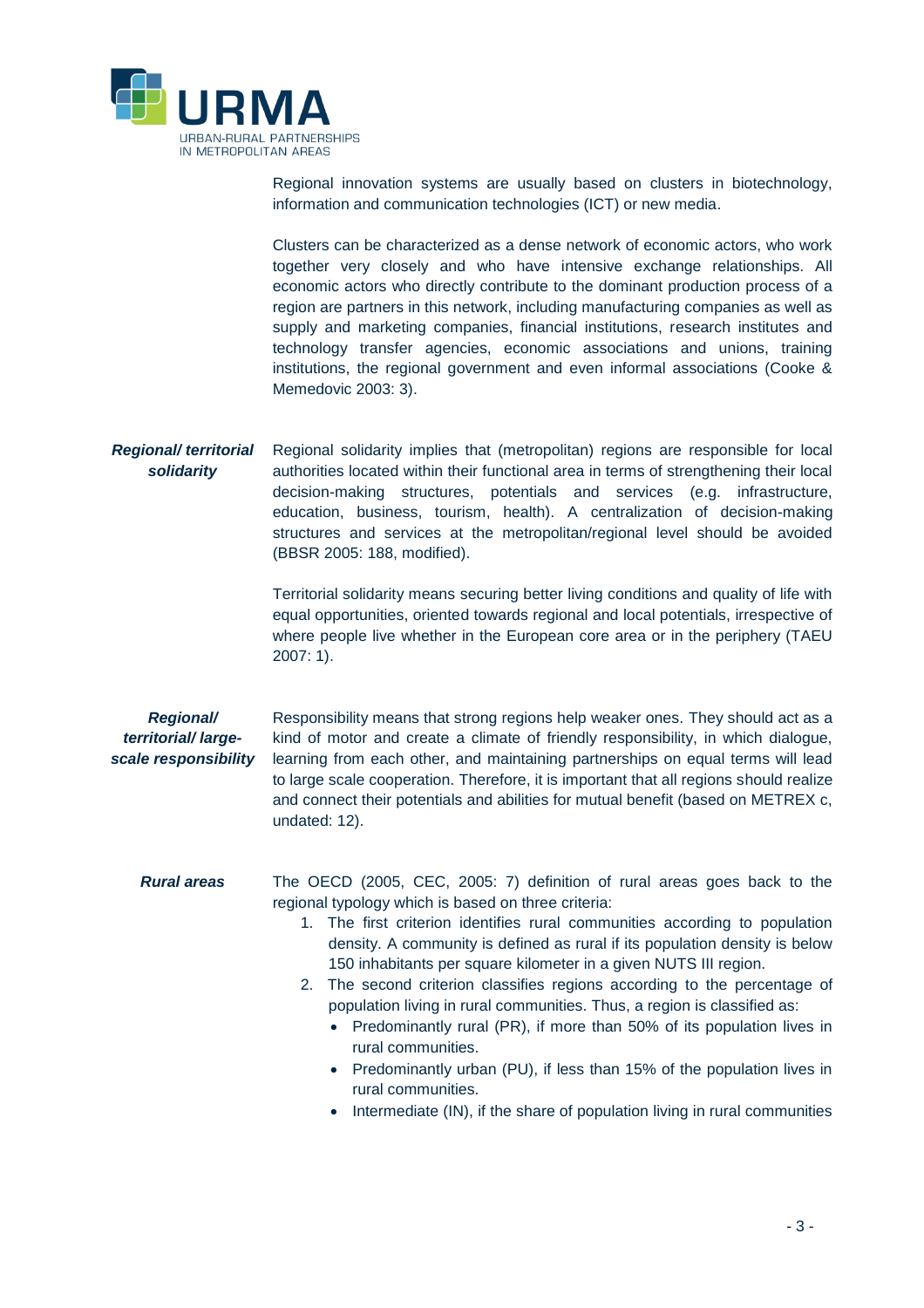

is between 15% and 50%.

- 3. The third criterion is based on the size of the urban centers. Accordingly:
	- A region that would be classified as rural on the basis of the general rule is classified as intermediate if it has an urban centre of more than 200 000 inhabitants representing no less than 25% of the regional population.
	- A region that would be classified as intermediate on the basis of the general rule is classified as predominantly urban if it has an urban centre of more than 500 000 inhabitants representing no less than 25% of the regional population

*Supra-regional cooperation* Cooperation at the level above regional governments (e.g. federal states, provinces, voivodeships, etc.)(HCU).

*Sustainable development* Sustainable development is development that meets the needs of the present without compromising the ability of future generations to meet their own needs. It contains within it two key concepts:

- the concept of 'needs', in particular the essential needs of the world's poors, to which overriding priority should be given
- the idea of limitations imposed by the state of technology and social organization on the environment's ability to meet present and future needs

(UN 1987: 41)

*Territorial cohesion* Permanent and cooperative process involving the various actors and stakeholders of territorial development at political, administrative and technical levels. Territorial cohesion is to be achieved by promoting a polycentric settlement development in Europe, better use of available resources in European regions, and territorial integration of places where people live, making them culturally, economically, and environmentally sustainable (based on TAEU 2007: 1).

> The aim of territorial cohesion is balanced development throughout the EU, reducing structural disparities between regions and promoting equal opportunities for all (CEC 2012a).

> Progress towards greater social and economic equality of opportunity in Europe through the sustainable use of Europe's natural and urban resources and their sustainable connectivity (METREX 2012).

*Triple helix approach* Approach based on university-industry-government relations (Etzkowitz & Leydesdorff 1997).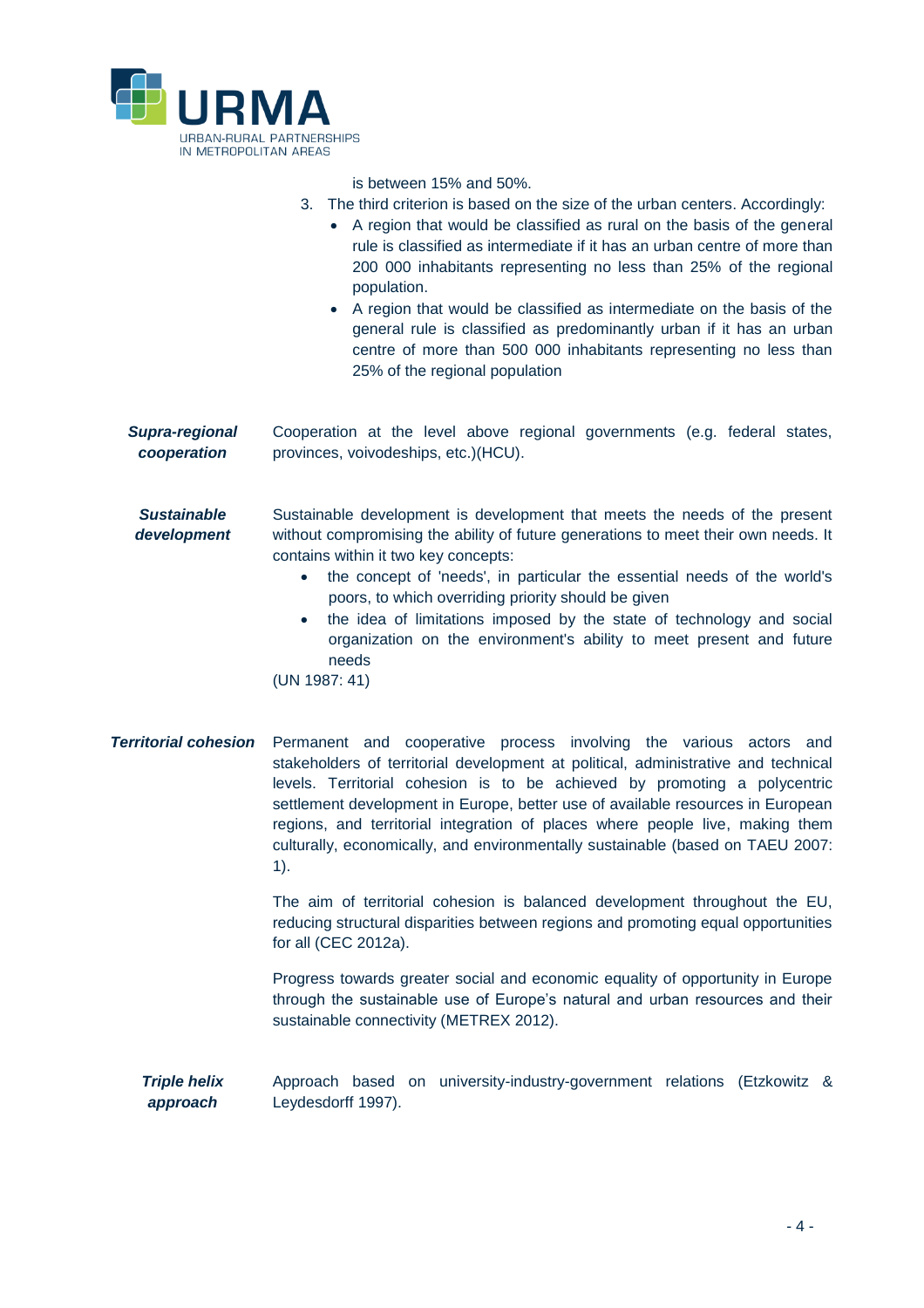

**Urban area** An urban area is an area which physically forms part of a town or city and is characterised by an important share of built-up surfaces, high density of population and employment as well as significant modes of transport and other infrastructures (as opposed to rural areas). Urban areas may also comprise non built-up, green areas generally used for recreational purposes by urban dwellers (CEMAT 2007: 20).

> A morphological urban area (MUA) has a minimum density of 650 inhabitants per square kilometre; a functional urban area (FUA) is a labour market area (travelto-work-area)with more than 10 % of the economically active local residents commute towards the employment centre (URBACT 2010: 2). The Functional Urban Area consists of the municipality in the core and municipalities surrounding this core (Antikainen 2005: 1-2).

*Urbanisation* Concerning demography, urbanisation means increasing concentration of people in urban style settlements at densities that are higher than in the surrounding areas. A second notion of urbanisation is economic: economic activities that are normally associated with cities. The third meaning of urbanisation is socio-cultural and refers to participation in urban ways of life (Friedmann 2002, in Gregory et al. 2009: 792-793, modified).

> Counter-urbanisation is a process of population de-concentration away from large urban areas and their suburbs to small settlements which are well accessible for commuters, offer cheaper housing and less congested environment (Gregory et al. 2009, 119, modified).

> Suburbanisation is a process related to the development of suburbs around large cities and metropolitan areas. The process of suburbanisation is generated by the growth (increase of total population) as well as by internal re-structuring of cities. Many residents of larger cities no longer live and work in the same urban area, choosing instead to live in suburbs and commute to work in other areas. Suburbs are inhabited districts located either on the outer rim of a city or outside the official limits of a city or even the outer elements of a conurbation. The suburbanisation process is often assimilated to that of urban sprawl, especially when it comes to blaming the growing traffic problems and the destruction of natural landscapes and resources (CEMAT 2007: 14).

*Urban-rural partnerships* Project-oriented cooperation on the basis of mutual benefit. Urban-rural partnerships can extend further than the actual metropolitan area of influence. Partnerships can be created over a longer geographical distance than the neighbouring areas. Starting point is cooperation on equal footing, making instant functional coalitions for mutual benefit and thus enhancing cohesion between the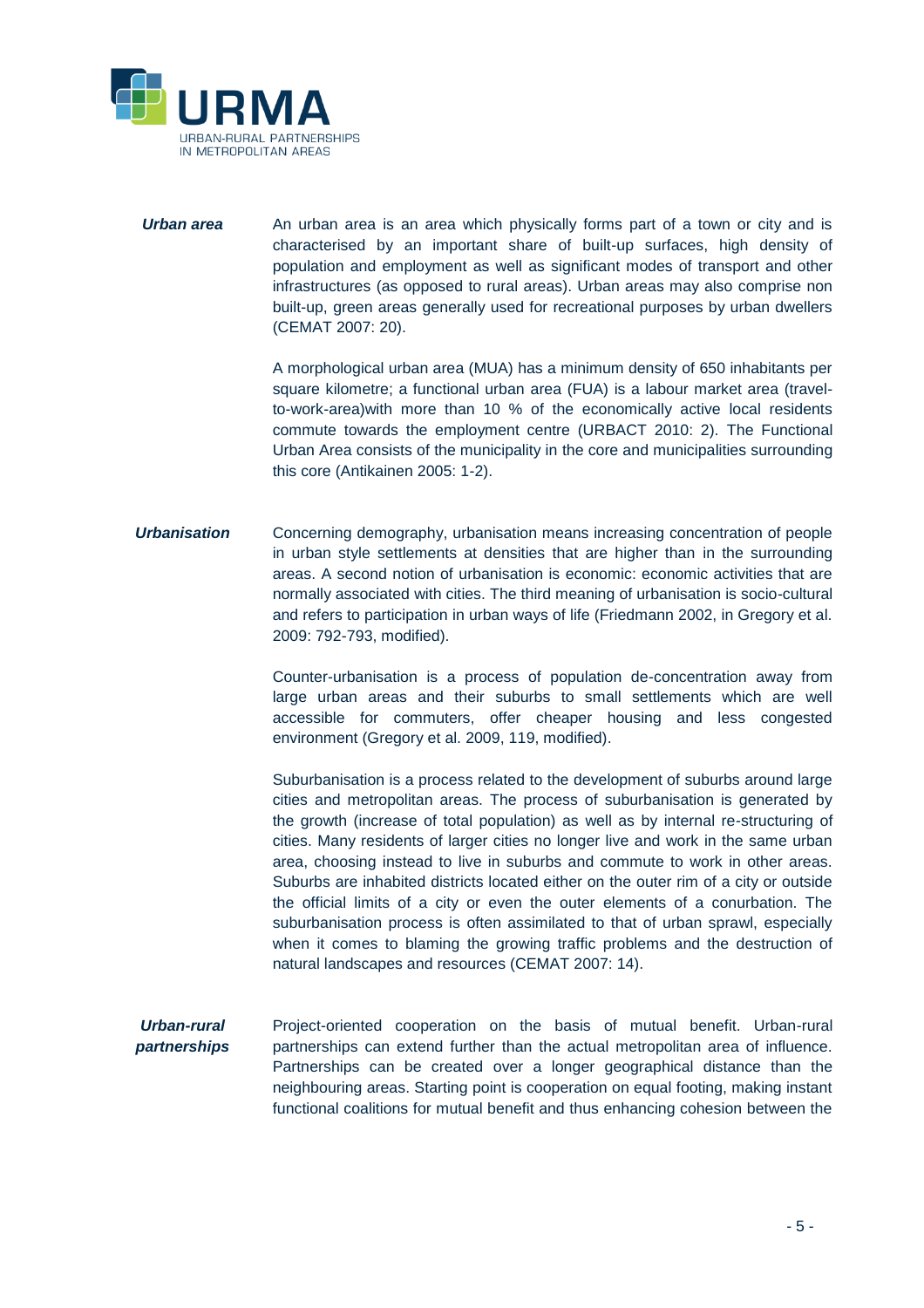

urban metropolis and the rural regions regardless of their geography (METREX b, undated: 7-8, 12-14).

Urban-rural partnerships "provide a way to combine growth and balancing policy and they enable peripheral and economically weak areas to participate in growth and innovation" (Kawka: 2009: 70). However, "[...] not every commuter flow or every provision of potable water, wind energy or food products is a partnership" (Kawka: 2009: 63).

#### *Networks/Initiatives dealing with urban-rural issues*

- **ESPON** The European Observation Network for Territorial Development and Cohesion providing European observation and evidence on territorial development and cohesion. The activities are implemented as a programme under the Structural Funds 2007-2013 and the objective of European territorial cooperation. The mission is to enhance European knowledge, data and indicators on territorial structures, trends, perspectives and impacts of sector policies which can meet policy demand related to EU Cohesion Policy and be useful for policy makers and practitioners around Europe (ESPON 2012).
- **EUROCITIES** EUROCITIES is the network of major European cities. The members are the elected local and municipal governments of major European cities. EUROCITIES was founded in 1986 by the mayors of six large cities: Barcelona, Birmingham, Frankfurt, Lyon, Milan and Rotterdam. The objective of EUROCITIES is to reinforce the important role that local governments should play in a multilevel governance structure, to shape the opinions of Brussels stakeholders and ultimately shift the focus of EU legislation in a way which allows city governments to tackle strategic challenges at local level (EUROCITIES 2012).
	- *METREX* Founded in 1996, the Network of European Metropolitan Regions and Areas, provides a platform for the exchange of knowledge, expertise and experience on metropolitan affairs, and joint action on issues of common interest. METREX is a network of practitioners (politicians, officials, and their advisers) concerned with strategic spatial planning and development at the metropolitan level. The Network has members from some 50 metropolitan regions and areas in Europe (Metrex a, undated).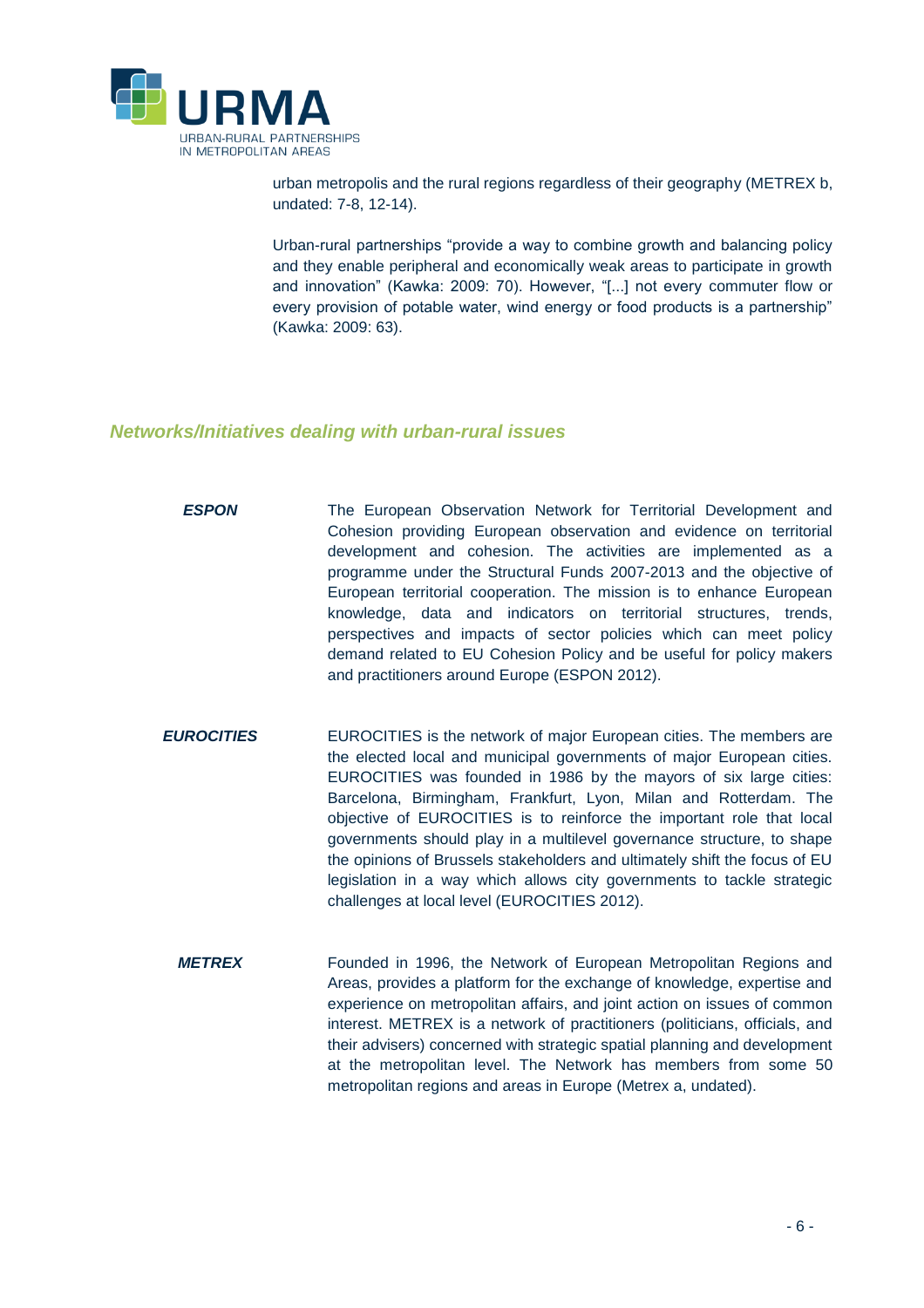

**PURPLE** A platform of peri-urban areas in Europe. It was set up in 2004 and brings together regions from across the EU including: Catalunya, Dublin, Flanders, Frankfurt Rhein-Main, Île de France, Mazovia, MHAL (Province of Limburg), Nord Pas-de-Calais, Regio Randstad, Rhône-Alpes, Surrey in South East England, South Moravia, Stockholm, West Midlands, Wielkopolska and Zealand (Denmark). The overall aim of PURPLE is striving for sustainable rural and agricultural development in peri-urban regions.

General objectives of PURPLE:

- Promote successful socio-economic transition in peri-urban rural areas and their agricultural sector
- Influence European regional and rural policy-making
- Develop a distinctive role as the primary interlocutor with Brussels-based institutions, and with politicians and stakeholders across the EU on issues of special relevance to Europe's periurban regions
- Act as a platform for peri-urban regions to share knowledge and good practices, allowing connections and productive crossfertilisation between existing projects, as well as promoting new trans-European initiatives in the field.

(PURPLE 2012)

*RURBAN* Partnership for sustainable urban-rural development is a preparatory action agreed by the European Parliament in 2010 and managed by the European Commission.

It aims to:

- analyse territorial partnership practices for towns/cities and rural areas
- achieve better cooperation between different actors in developing and implementing urban-rural initiatives
- assess possible economic and social gains from enhanced ruralurban cooperation
- identify the potential role of urban-rural partnership for improving regional competitiveness and regional governance

(CEC 2012c )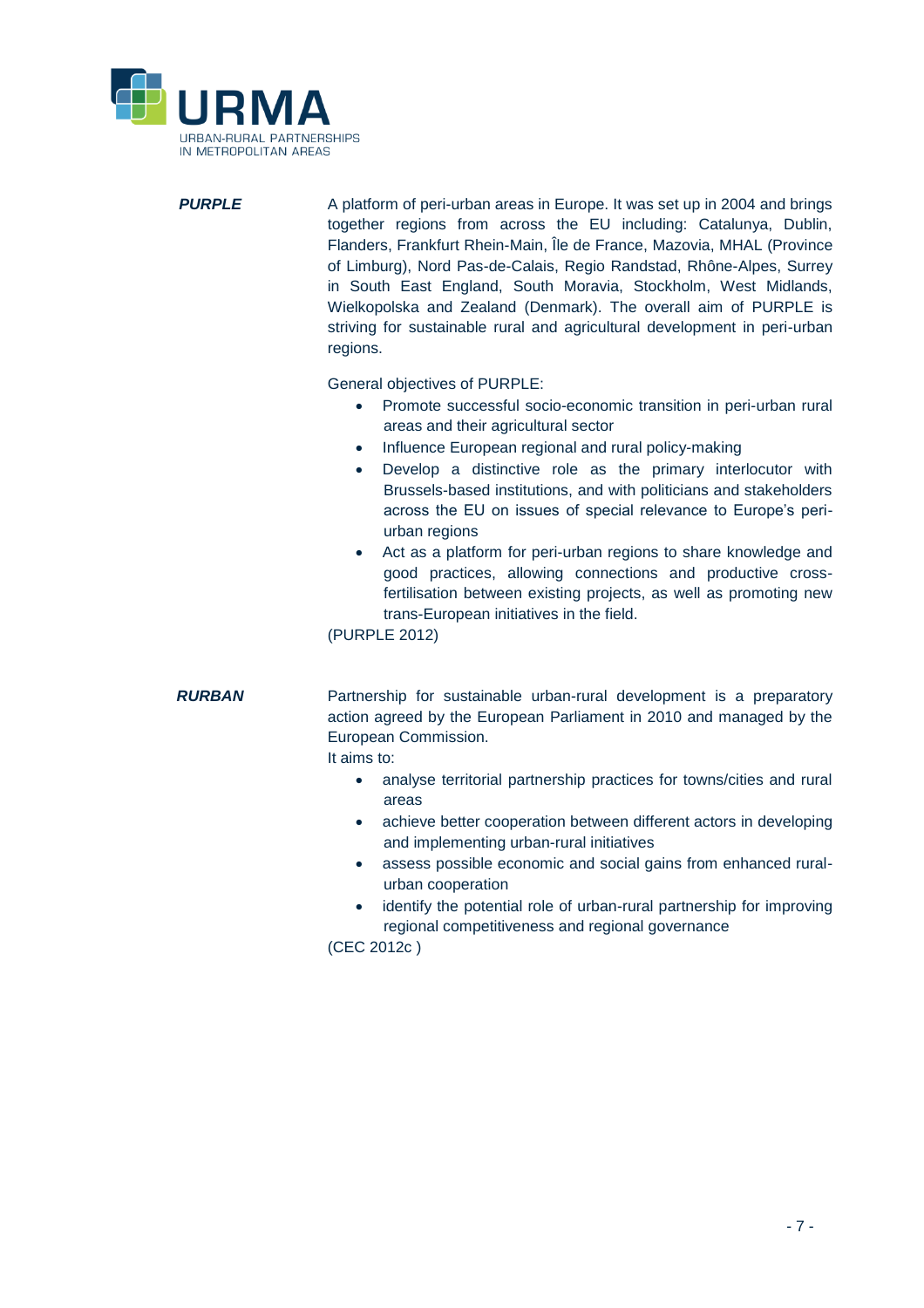

### *Terms specific to the Project Partners' regions/countries<sup>1</sup>*

*Supra-regional partnerships of responsibility ("Großräumige Verantwortungsgemeinschaften) (Germany)* The main aim of this approach is to achieve growth and innovation as well as cohesion and balance on a regional level between these different types of regions: central and peripheral, urban and rural, economically strong and weak regions should contribute to growth and innovation according to their potentials. All regions should realize and connect their potentials and abilities. Supra-regional partnerships have been promoted at the federal level through demonstration projects ("Modellvorhaben der Raumordnung", in short MORO). Seven demonstration regions were subsequently selected in 2007, following a competitive call for expressions of interest. The regions received limited financial support for cooperation and project management from the Federal Ministry (€50,000 - €80,000 over two years) as well as practical professional assistance from the Federal Office for Building, Regional Planning and Urban Affairs (Kawka 2009: 60; BBSR 2011: 4). *Regiopolis (Germany)* The term "regiopolis" is a combination of the words region and polis (city) and is a city outside a metropolitan area that acts as economic, educational and cultural centre for surrounding rural areas. The population of a regiopolis exceeds 100.000 inhabitants. The City of Rostock in

Northern Germany is an example of a regiopolis (Aring & Reuther 2008).

## **Terms in the context of INTERREG IV C<sup>2</sup>**

- *Capitalisation projects* Interregional cooperation projects which focus specifically on the transfer of regional development good practices into mainstream EU Structural Funds programmes of the regions participating in the project or represented in the partnership. As such, projects submitted to this second type already have to be well aware of existing good practices in their field of cooperation.
	- **Good practice** In the context of the INTERREG IVC programme, a good practice is defined as an initiative (e.g. methodologies, projects, processes, techniques) undertaken in one of the programme's thematic priorities

 $\overline{a}$ 

 $1$  To be further completed by project partners in course of the project implementation

 $2$  Source: INTERREG IV C Glossary, if not stated otherwise; direct citation. Available at:

<http://www.interreg4c.eu/afficheGlossaire.html> (16.08.2012)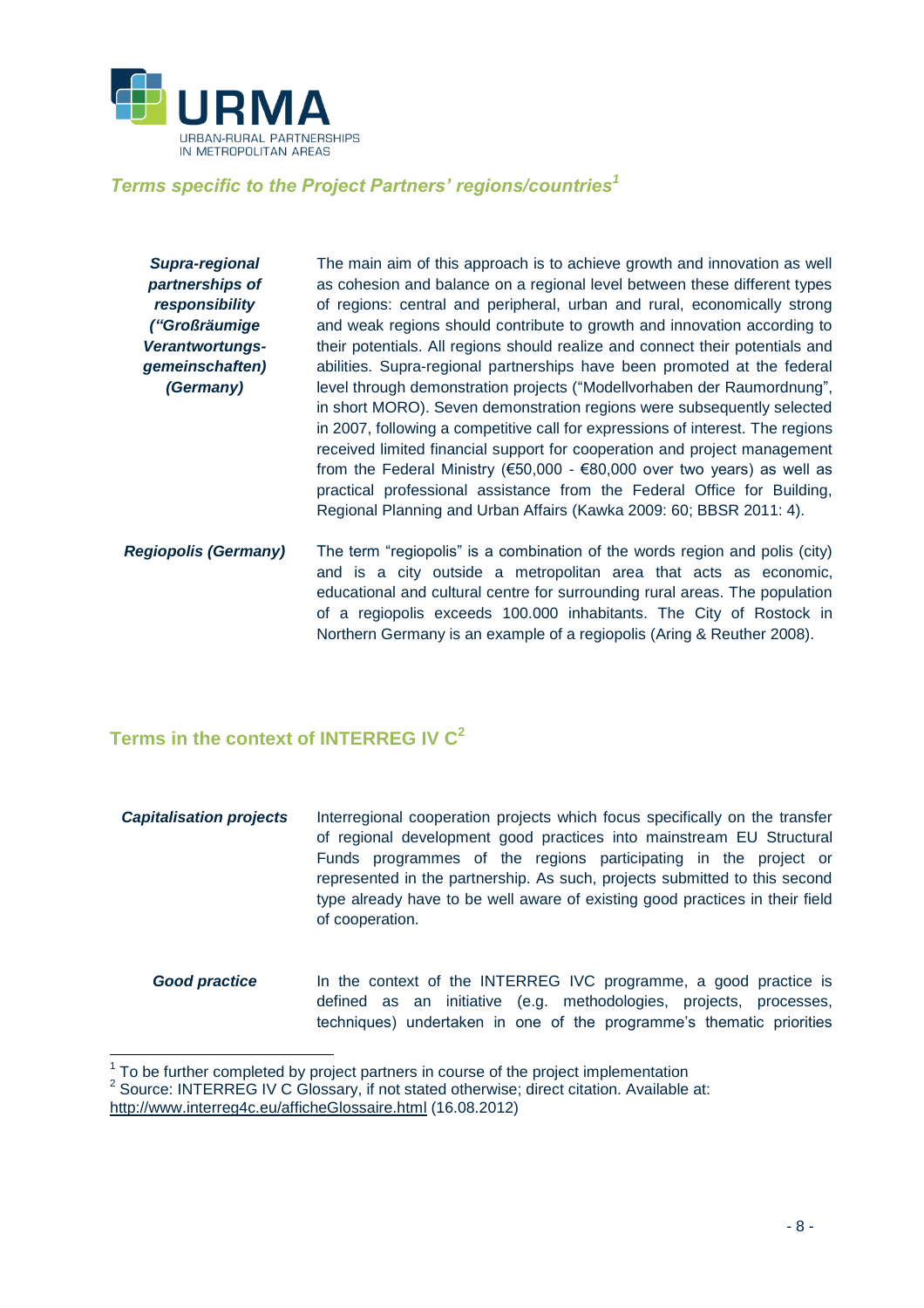

which has already proved successful and which has the potential to be transferred to a different geographic area. Proved successful is where the good practice has already provided tangible and measurable results in achieving a specific objective.

- **Implementation plan** All projects approved in the fourth call have to elaborate 'implementation plans'. An implementation plan is defined as a document that specifies how each partner 'region' will work to integrate the lessons learnt from the cooperation into its local/regional or, if relevant, national policies.
- *Integrated approach* Cross-sectoral approach in which projects are linked to different programme subthemes.
- *Interregional cooperation* Cooperation among the European regions with the aim to promote exchange and transfer of knowledge and best practices.
	- *Mainstreaming* The process of integrating new knowledge and good practices into the Convergence, Competitiveness & Employment and European Territorial Cooperation objectives, through interregional cooperation. Also called 'transfer processes.
	- **Pilot action (projects)** An implementation carried out by one of the partners in order to test a new approach on its territory. It can be related to a completely new experimentation for the concerned partnership. A pilot action can also be related to a transfer of practice from one authority to another authority.
		- **Stakeholder** Any person or organisation with an interest in or affected by EU legislation and policymaking is a 'stakeholder' in that process. The European Commission makes a point of consulting as wide a range of stakeholders as possible before proposing new legislation or new policy initiatives (CEC 2012 b).

#### **References**

Antikainen, J. (2005): The Concept of Functional Urban Area. Findings of the ESPON project 1.1.1. Informationen zur Raumentwicklung, 7: 437-452. Available at: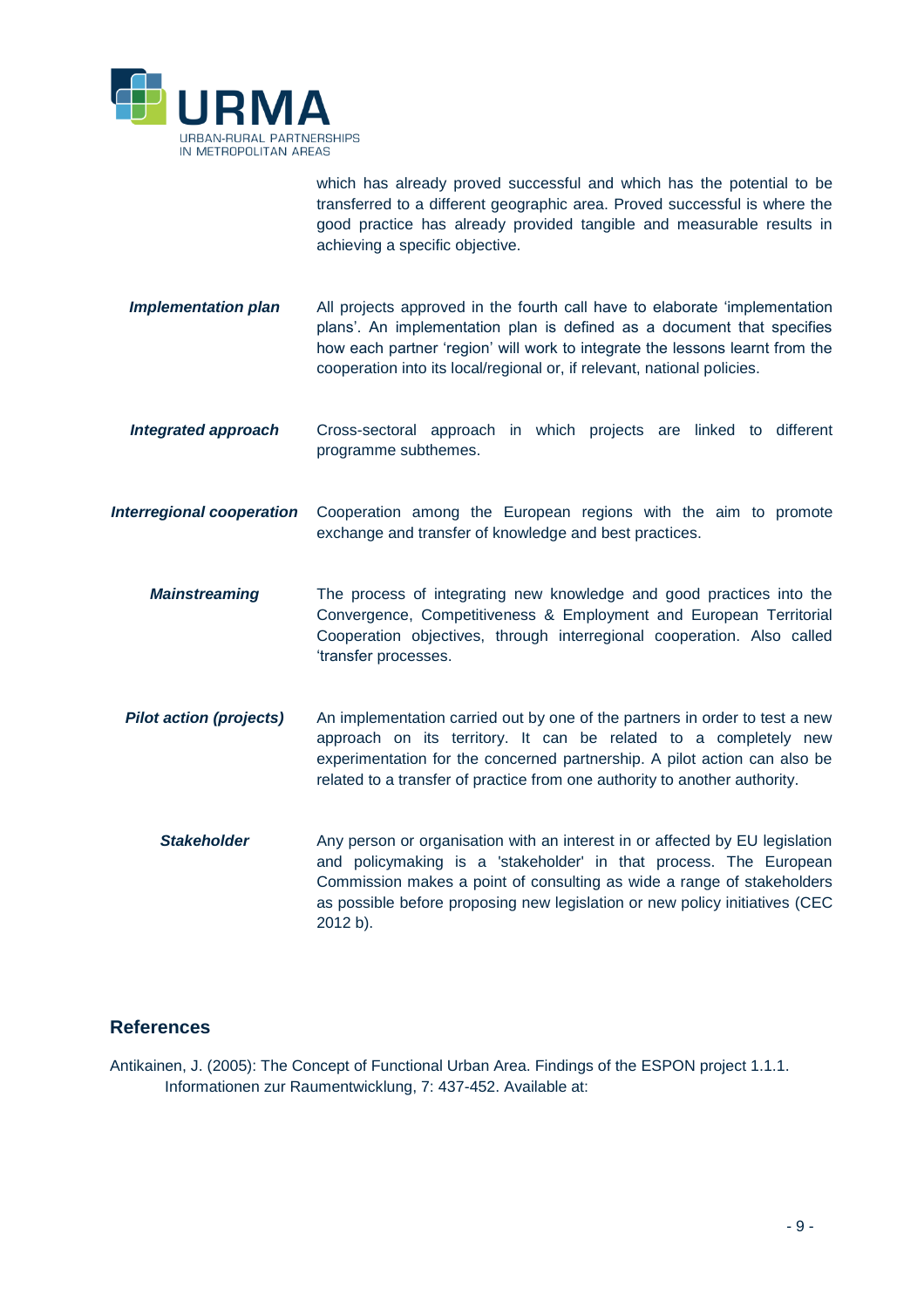

[http://www.bbr.bund.de/nn\\_21272/BBSR/DE/Veroeffentlichungen/IzR/2005/Heft07Metropolreg](http://www.bbr.bund.de/nn_21272/BBSR/DE/Veroeffentlichungen/IzR/2005/Heft07Metropolregionen.html) [ionen.html](http://www.bbr.bund.de/nn_21272/BBSR/DE/Veroeffentlichungen/IzR/2005/Heft07Metropolregionen.html) (20.11.2012)

- Aring, J. & I. Reuther (2008): Regiopolen Die kleinen Großstädte in Zeiten der Globalisierung. Jovis Verlag, Berlin, 2008
- BBSR, Federal Ministry of Transport, Building and Urban Development, (2011): Supra-regional Partnerships. A MORO research field. MORO-Information 3/4, Bonn. Available at: [http://www.bbsr.bund.de/cln\\_032/nn\\_23558/BBSR/DE/Veroeffentlichungen/BMVBS/MORO/3/](http://www.bbsr.bund.de/cln_032/nn_23558/BBSR/DE/Veroeffentlichungen/BMVBS/MORO/3/moro3.html) [moro3.html](http://www.bbsr.bund.de/cln_032/nn_23558/BBSR/DE/Veroeffentlichungen/BMVBS/MORO/3/moro3.html) (27.08.2012)
- BBSR, Federal Ministry of Transport, Building and Urban Development, (2005): Spatial Planning Report 2005. Band 21. Bonn.
- CEC, Commission of the European Communities (2005): Proposal for a Council decision on Community Strategic Guidelines for Rural Development (Programming period 2007–2013). Brussels. Available at: [http://www.europarl.europa.eu/registre/docs\\_autres\\_institutions/commission\\_europeenne/com](http://www.europarl.europa.eu/registre/docs_autres_institutions/commission_europeenne/com/2005/0304/COM_COM%282005%290304_EN.pdf) [/2005/0304/COM\\_COM%282005%290304\\_EN.pdf](http://www.europarl.europa.eu/registre/docs_autres_institutions/commission_europeenne/com/2005/0304/COM_COM%282005%290304_EN.pdf) (20.11.2012)
- CEC, Commission of the European Communities, (2012a): Economic, social and territorial cohesion. Available at: [http://europa.eu/legislation\\_summaries/glossary/economic\\_social\\_cohesion\\_en.htm](http://europa.eu/legislation_summaries/glossary/economic_social_cohesion_en.htm) (6.12.2012)
- CEC, Commission of the European Communities, (2012b): Eurojargon. Available at: [http://europa.eu/abc/eurojargon/index\\_en.htm](http://europa.eu/abc/eurojargon/index_en.htm) (6.12.2012)
- CEC, Commission of the European Communities, (2012c): Urban-rural linkages. Available at: [http://ec.europa.eu/regional\\_policy/what/cohesion/urban\\_rural/index\\_en.cfm](http://ec.europa.eu/regional_policy/what/cohesion/urban_rural/index_en.cfm) (27.08.2012)
- CEMAT, European Conference of Ministers Responsible for Spatial/Regional Planning (2007): Glossary of Key Expressions Used in Spatial Development in Europe. Available at: [http://commin.org/upload/Glossaries/European\\_Glossary/CEMAT\\_Glossary\\_Jan\\_24th\\_2007.p](http://commin.org/upload/Glossaries/European_Glossary/CEMAT_Glossary_Jan_24th_2007.pdf) [df](http://commin.org/upload/Glossaries/European_Glossary/CEMAT_Glossary_Jan_24th_2007.pdf)
- Cooke P., Uranga M. G., Etxebarria G. (1997): Regional innovation systems: Institutional and organisational dimensions. Research Policy 26: 475-491.
- Cooke, P. (2001): From Technopoles to Regional Innovation Systems: The Evolution of Localised Technology Development Policy. Canadian Journal of Regional Science, 24 (1): 21-40. Available at: cjrs-rcsr.org/archives/24-1/COOKE.pdf (8.08. 2012)
- Cooke, P., Memedovic, O. (2003): Strategies for Regional Innovation Systems: Learning Transfer and Applications. UNIDO, Vienna.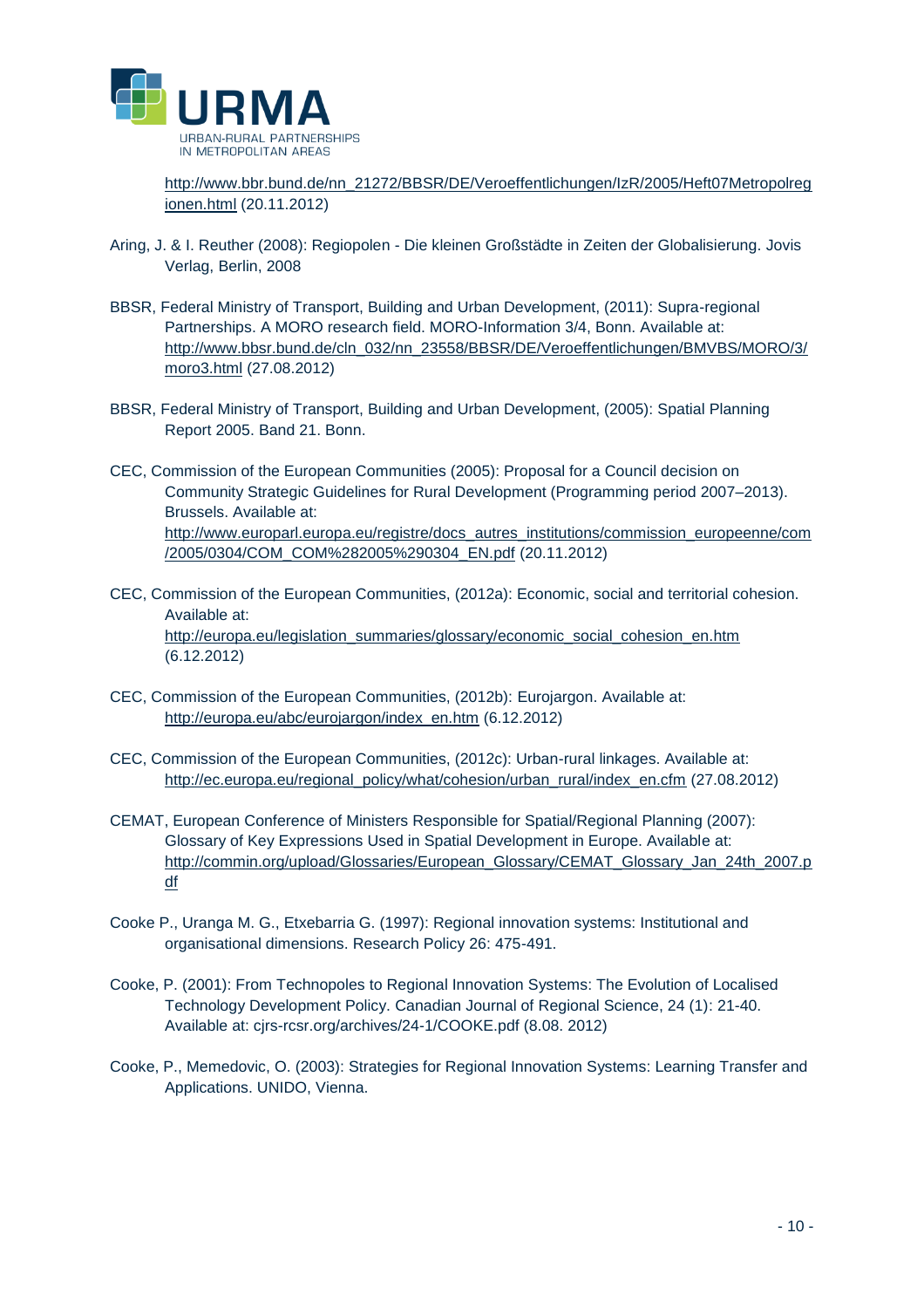

ESPON (2012): ESPON 2013 PROGRAMME. Available at: [http://www.espon.eu/main/Menu\\_Programme/Menu\\_Mission/\(6.12.2012\)](http://www.espon.eu/main/Menu_Programme/Menu_Mission/(6.12.2012))

- Etzkowitz, H., Leydesdorff, L. (eds.) (1997): Universities and the Global Knowledge Economy: A Triple Helix of University-Industry-Government Relations. Cassell Academic, London.
- EUROCITIES (2012): About us. Available at:<http://www.eurocities.eu/eurocities/home> (15.10.2012)
- Gregory, D., Johnston J., G. Pratt, Watts M.J., Whatmore S. (2009): The Handbook of Human Geography. 5th Edition, Wiley & Blackwell, Chichester, UK.
- Jessop, B. (2002): Governance and Metagovernance: On Reflexivity, Requisite Variety, and Requisite Irony. Published by the Department of Sociology, Lancaster University, Lancaster, UK. Available at: [http://www.comp.lancs.ac.uk/sociology/papers/Jessop-Governance-and-](http://www.comp.lancs.ac.uk/sociology/papers/Jessop-Governance-and-%20Metagovernance.pdf)[Metagovernance.pdf](http://www.comp.lancs.ac.uk/sociology/papers/Jessop-Governance-and-%20Metagovernance.pdf) (9.08.2012)
- Kawka, R. (2009): Growth and Innovation through Urban-Rural Partnership. German Annual of Spatial Research and Policy, Guiding Principles for Spatial Development in Germany. Springer-Verlag Berlin Heidelberg. Available at: <http://www.springerlink.com/content/w7h8268107658211/fulltext.pdf> (17.08.2012)
- Lamboy, J. (2005): Innovation and knowledge: Theory and regional policy. European Planning Studies 13 (8): 1137-1152.
- METREX (2012): Understanding metropolitan regions and areas. METREX, EUROCITIES, URMA, Joint Event, Amsterdam, 12 June 2012. Available at: [http://www.eurometrex.org/Docs/Expert\\_Groups/URMA/METREX\\_EUROCITIES\\_URMA\\_Ams](http://www.eurometrex.org/Docs/Expert_Groups/URMA/METREX_EUROCITIES_URMA_Amsterdam.pdf) [terdam.pdf](http://www.eurometrex.org/Docs/Expert_Groups/URMA/METREX_EUROCITIES_URMA_Amsterdam.pdf) (21.11.2012)
- METREX (undated, a): METREX Manual. Available at: [http://www.eurometrex.org/Docs/About/SC\\_MET\\_leaflet\\_\\_2011.pdf](http://www.eurometrex.org/Docs/About/SC_MET_leaflet__2011.pdf) (28.08.2012)
- METREX (undated, b): Planning for urban and rural relationships. Addition to the METREX practice benchmark of effective metropolitan spatial planning. Glasgow. Available at: [http://www.eurometrex.org/Docs/Expert\\_Groups/URMA/METREX\\_Benchmark\\_PLANNING\\_U](http://www.eurometrex.org/Docs/Expert_Groups/URMA/METREX_Benchmark_PLANNING_URBAN_RURAL%20RELATIONSHIPS.pdf) [RBAN\\_RURAL%20RELATIONSHIPS.pdf](http://www.eurometrex.org/Docs/Expert_Groups/URMA/METREX_Benchmark_PLANNING_URBAN_RURAL%20RELATIONSHIPS.pdf) (11.10.2012)
- METREX (undated, c): Urban-rural relationships in metropolitan areas of influence. Best practice examples of metropolitan-rural cooperation. Hamburg. Available at: [http://www.eurometrex.org/Docs/Expert\\_Groups/URMA/Urban-rural-relationships-in](http://www.eurometrex.org/Docs/Expert_Groups/URMA/Urban-rural-relationships-in-metropolitan-areas-of-influence.pdf)[metropolitan-areas-of-influence.pdf](http://www.eurometrex.org/Docs/Expert_Groups/URMA/Urban-rural-relationships-in-metropolitan-areas-of-influence.pdf) (17.10.2012)
- OECD (2005): OECD regions at a glance. Available at: [http://www.oecd](http://www.oecd-ilibrary.org/docserver/download/0405011e.pdf?expires=1354896324&id=id&accname=guest&checksum=711884A95A816708C8609076643258F8)[ilibrary.org/docserver/download/0405011e.pdf?expires=1354896324&id=id&accname=guest&](http://www.oecd-ilibrary.org/docserver/download/0405011e.pdf?expires=1354896324&id=id&accname=guest&checksum=711884A95A816708C8609076643258F8) [checksum=711884A95A816708C8609076643258F8](http://www.oecd-ilibrary.org/docserver/download/0405011e.pdf?expires=1354896324&id=id&accname=guest&checksum=711884A95A816708C8609076643258F8) (21.11.2012)